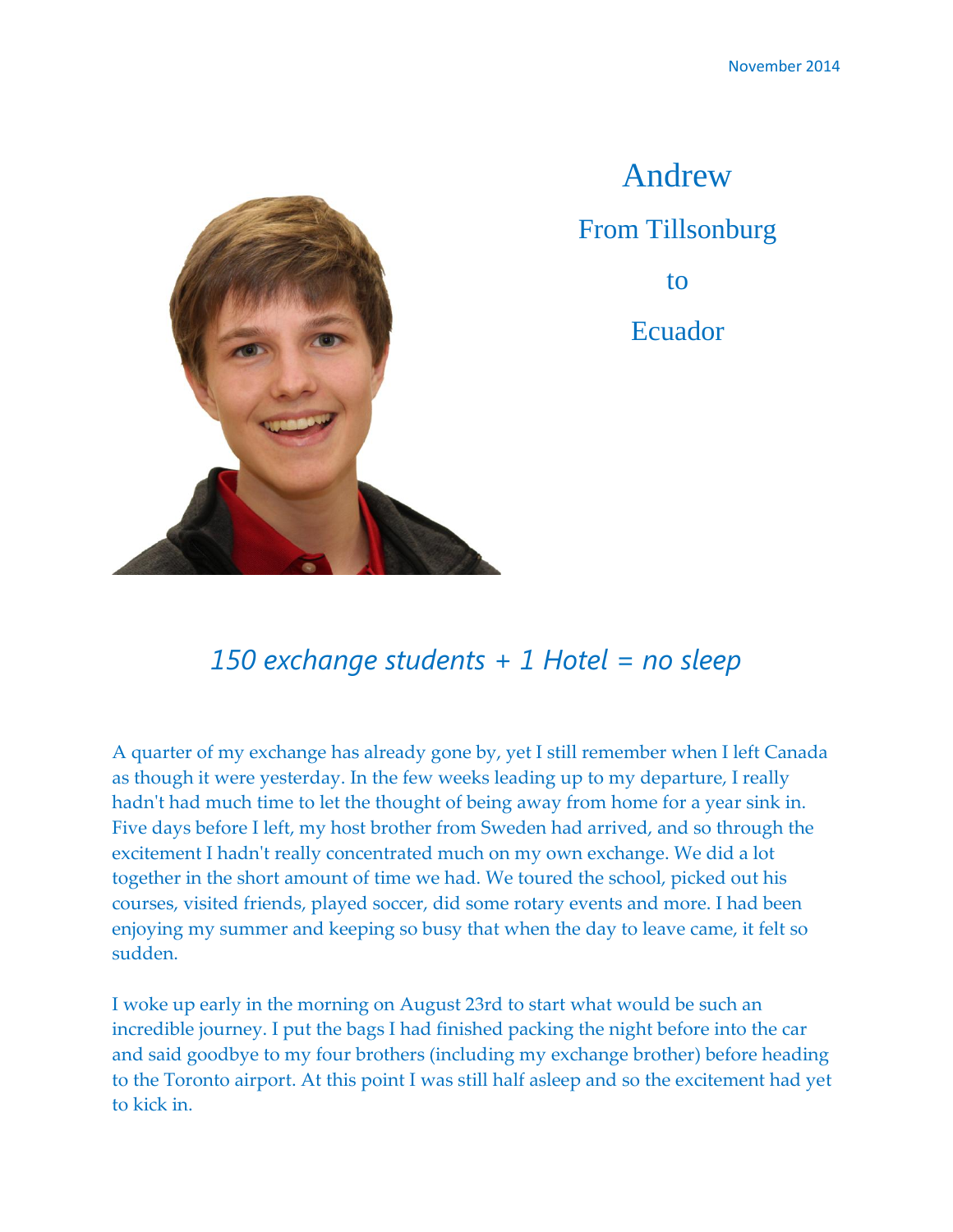We arrived at the airport and before long it was time to say farewell. I was both surprised and impressed by my mother, who shed many tears in the week leading up to my voyage, as she kept herself together the entire time. After saying farewell, making my way through customs and eventually onto the plane; the feeling finally hit me. As I sat in my seat and watched the ground get further away; that was when my exchange started to feel real.

In Miami Airport, I met six other exchange students from the United States who were also headed to Ecuador. One of which was going to Machala as well. We boarded the plane and after reaching a stable altitude, one of the exchange students and I found two adjacent, vacant seats to sit with each other. The three hour flight flew by talking and having a great time with my now good friend who's staying in Guayaquil where we landed. After landing we all braced ourselves for the unknown and went our separate ways.

My host Mother, Brother and Sister were there to greet me at the airport with smiles of excitement and a balloon that said "Bienvenido Andrew!¨ At that point I had now stepped fully into a new culture; and new way of living. We then drove two hours south to Machala; the city which I would learn to call home. The first difference that I noticed was the very aggressive driving and the amount of home security. Most homes in Machala are gated with barb wire or electric wire since crime is a threat in Ecuador. Another difference with their homes is that they never have basements as far as I've seen.

My family in Machala is great. I only had a few days to get to know my host sister who then left to go on her exchange to France. I was grateful to spend my first few days with someone my age. My older brother and sister are in their early twenties and speak very good English, however they both live in Cuenca. My father is a surgeon and likes to play tennis and compete in rally car competitions in his spare time. He took me to see him in a competition in a small town names Piñas where I felt like I was a spectator in the movie Tokyo Drift. It was one of the coolest things I've seen. My mother is a dermatologist and is the nicest women ever. The two of us talk a lot which started off as simple words and has grown into conversations now that my Spanish is better. My parents are both originally from Cuenca and so all of my relatives live there. We drive there just about every other weekend to visit my siblings and relatives. Cuenca is higher in altitude and the temperature is cooler. The city is very hilly and is surrounded by mountains which makes for some beautiful scenery.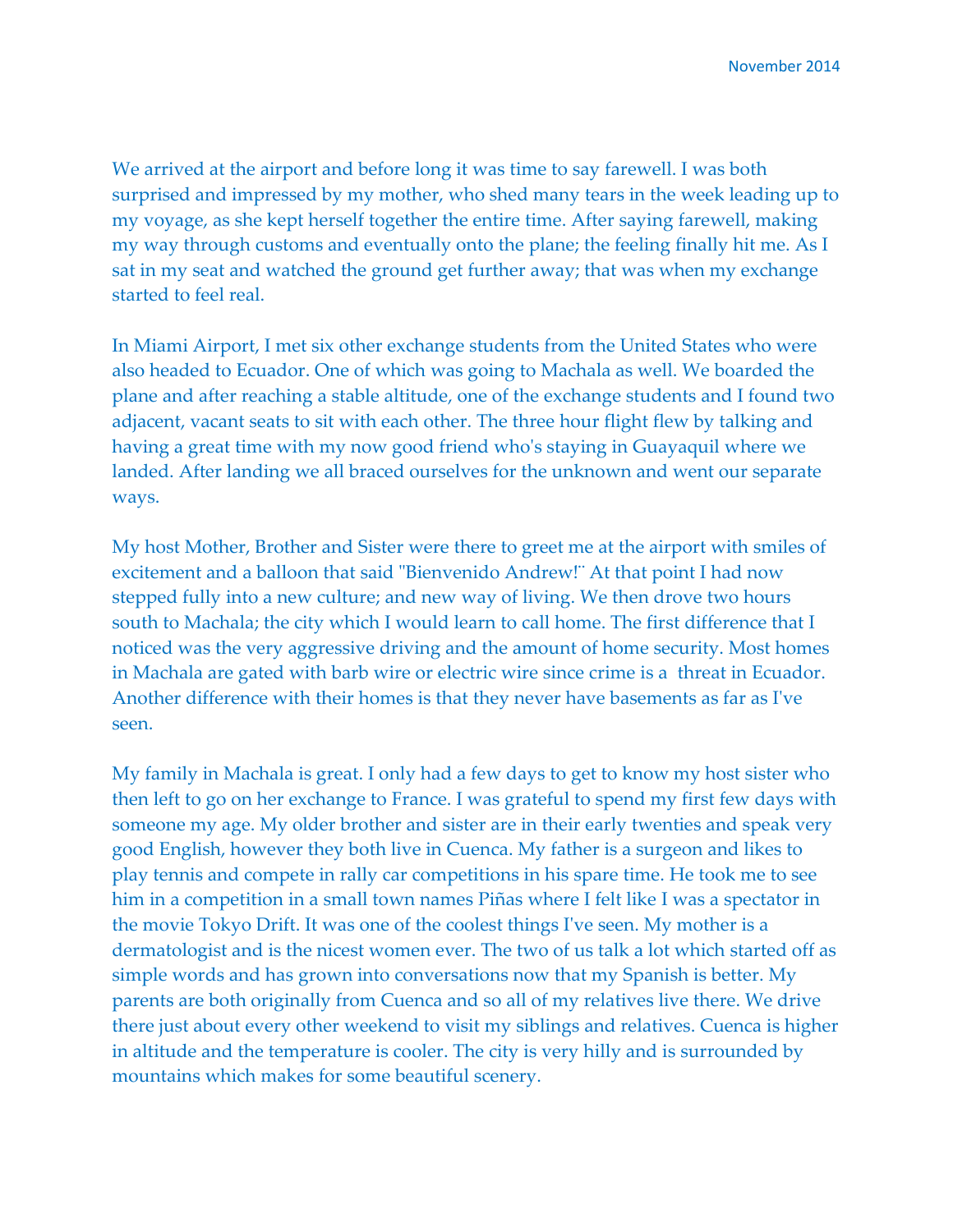The foods of Ecuador are by far better than those of Canada, although you can't help but miss Maple Syrup. The seafoods are so fresh and plentiful by the coast. We eat different seafoods including fish, shrimp, Ecuadorian shell/concha, and crab quite often. Ecuador is the world's third largest exporter of shrimp and so we eat shrimp pretty much every other day. Also, the fruits are so flavourful here and make the most delicious juices.

Granadillas and cherimoyas are some of the fruits I have had the privilege to try and fall in love with. Before coming to Ecuador, I didn't realize how many different types of bananas there are. Ecuador is the banana capital of the world and they eat them in dozens of different ways. The plantain/bananas are often sliced and fried into chifles or made into patacones. Rice is eaten every day, sometimes twice a day. Ceviche is a typical Ecuadorian dish which is seafood marinated in different citrus juices. It looks almost like soup. I recently had the opportunity to eat cuy (guinea pig) in Cuenca where I literally ate the entire thing. My grandfather showed me how to eat the legs, ribs, brain and even the eyes; and so I followed suit! Turtle sounds rather appetizing and so it's next on my list of things to try. I might get the chance to eat turtle and alligator on my trip to the Amazon.

School here at Santa Maria has been great. There are six other exchange students at my school: two from Denmark, two from the United States, one from Mexico and one from Germany. The seven of us have become the best of friends. Around six-hundred students attend Santa Maria from what would be our grades 1 to 12. School starts a lot earlier than I'm used to at 7:10 and ends at 1:55. I find it funny how the classes here are extremely laid back yet the uniform dress code is really strict. For example, although you can't see our socks because we wear pants, the socks must be blue! I didn't bring any blue socks but since I'm foreign I get the special privilege of wearing black. In school here, we stay in the same class with the same group of students, and the teachers move around. It's nice because you get to know your class really well. When I arrived, I only had around three weeks of school before having an entire month off! The school wrote exams for two weeks followed by a two-week break in-between semesters. In those four weeks I hung out with some other exchange students who also didn't have school. I went to a resort in Playas with some family friends and went to Salinas with the Rotary Club.

Salinas was the most incredible experience ever! I drove from Machala with the other exchange students in a bus to Guayaquil where we stopped to eat before continuing on to our destination. Like any other time your with other exchange students, the drive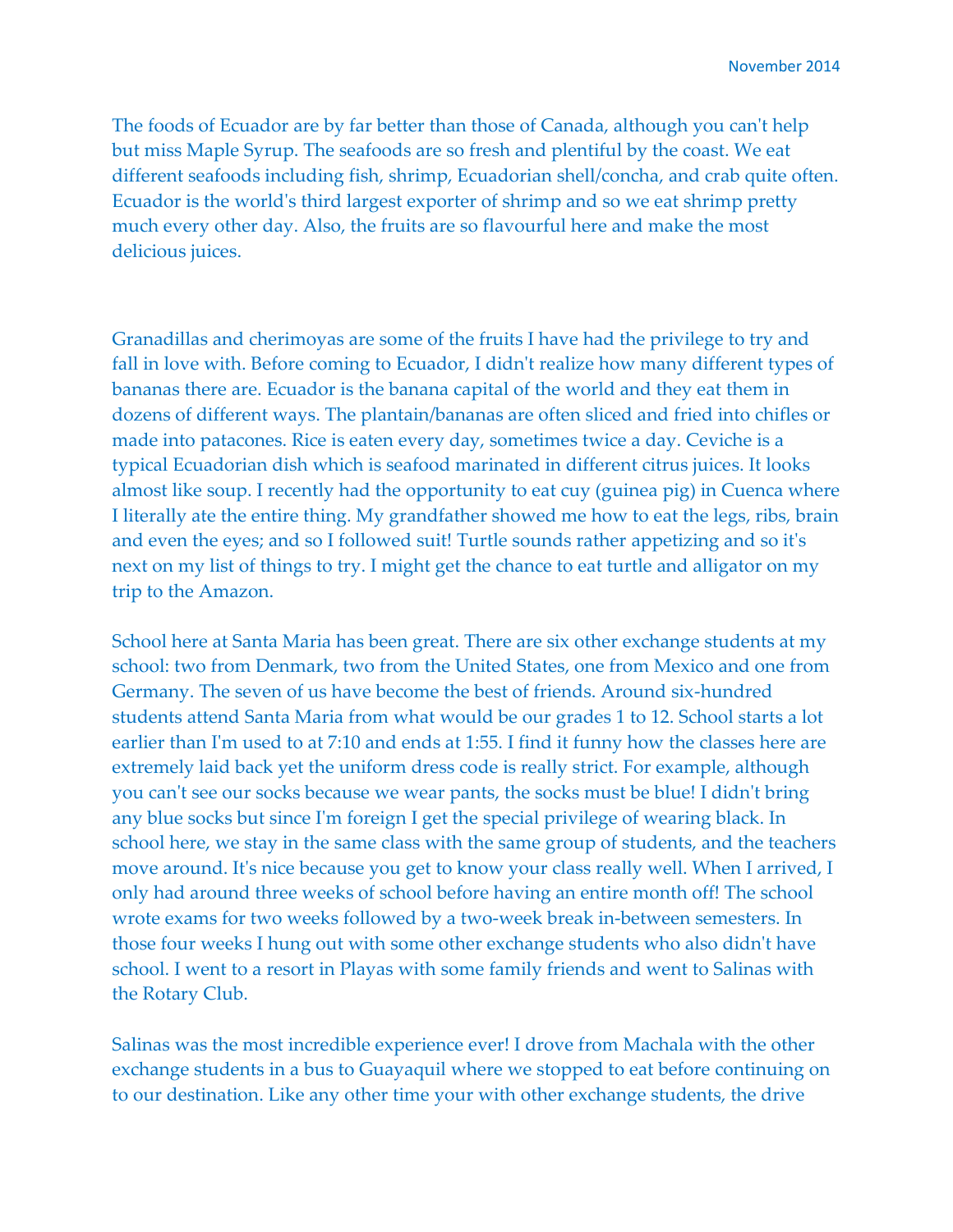flew by and in no time we were there. When we arrived we met all of the exchange students from the coastal side of Ecuador which was around eighty students. Living at that resort with them was wonderful! There were two pools outside the hotel followed by the beach where there was a volleyball court, soccer pitch and snack bar. Behind that was the ocean. We had all you can eat food, all day and so I ate two breakfasts, two lunches and two dinners every day! I think that in five days I stayed there, I probably put on almost a pound a day! We had Spanish classes each morning and had the afternoons to swim, play volleyball, play soccer, eat and converse with the best bunch of guys and girls from around the world. To make things even better, I coincidentally happened to stay in a room with my best friend in Machala, from Denmark, and the American exchange student who I flew on the plane with to Guayaquil! After spending five days there, I had made so many friends from so many places and my Spanish had significantly improved. The hardest part of the trip was saying goodbye to the other exchange students who I wouldn't see until our next trip to Bahía, Manabí.

A couple weeks later I was on my trip to Playas which was also absolutely amazing. I tagged along on my mother's friend's vacation with her husband and son. The father spoke English and so we had great conversations for hours about the cultures and lifestyles of our countries. We first headed to Guayaquil where we ate, toured around, went along the Guayas River on a boat, and then slept at their grandmother's house in the city. I learned a lot about the history of the Guayaquil from the father and I got a good idea of the size of the city from the view on the water. After spending the night at the grandmother's house, we drove to Playas where we spent a couple days at the most beautiful resort on the beach.

From where we we're staying we had an amazing view of the ocean. We spent almost all of our time there swimming in pools and in the beach. The seafood I ate there was probably the best I've ever had. I had two different kinds of crab and some delicious empanadas.

After returning to school for a few weeks we left again on another rotary trip to Bahía. This time, every exchange student in Ecuador all stayed in the same hotel. One thing you have to understand is that when you have one-hundred and fifty exchange students from around the world staying in one hotel, sleeping basically doesn't happen. This time I once again stayed in a room with my Danish friend along with my Brazilian friend from Machala and a guy from Germany who before long had become a great friend as well. There I met the fourth Canadian who lived on the other side of Ecuador and thus wasn't on the Salinas trip. The two of us found that we have a lot in common. In Bahía, we did a lot of beach activities where we were put into four teams and competed in kayaking, volleyball and soccer.